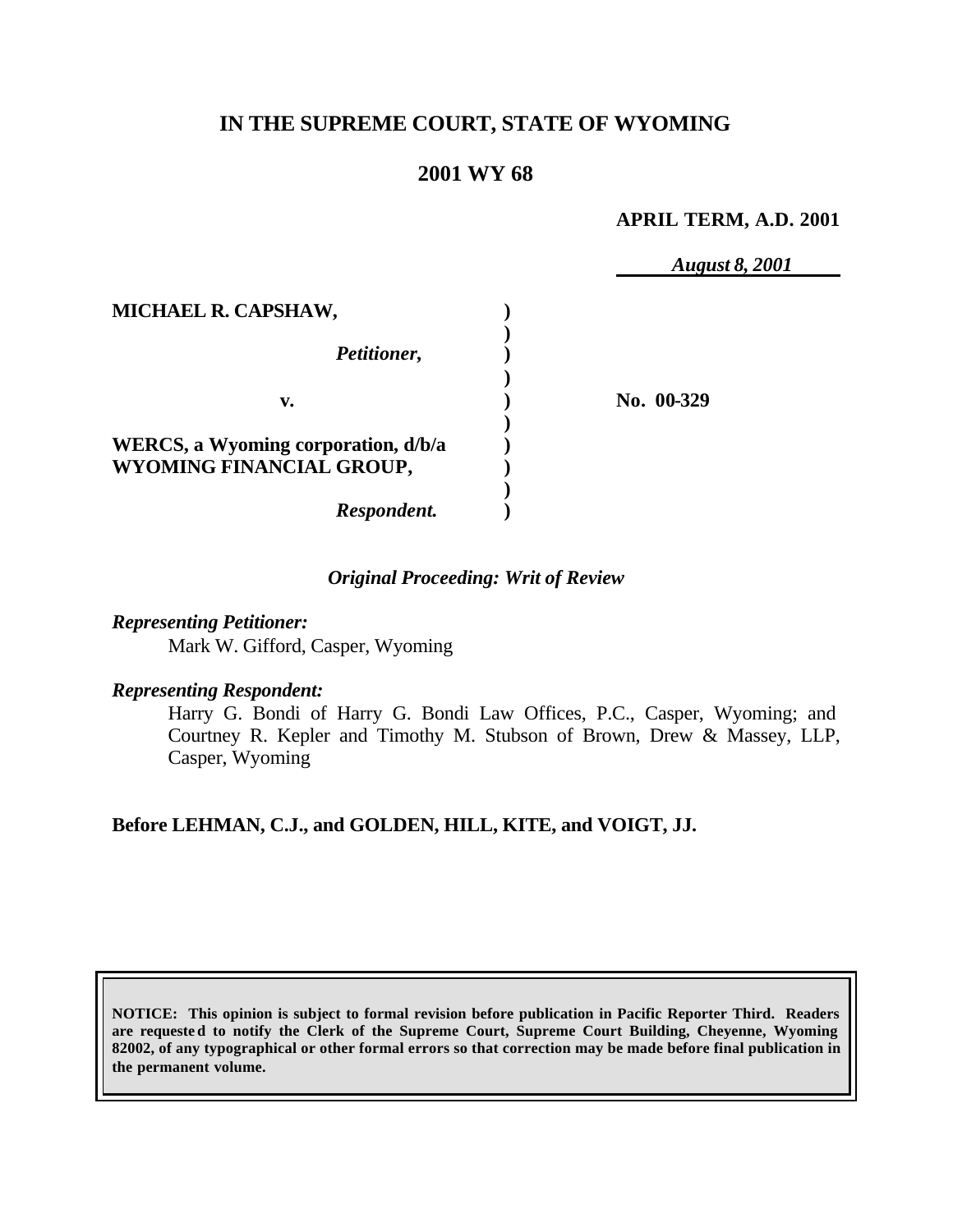KITE, Justice.

[¶1] Michael R. Capshaw filed a petition for writ of review of a district court's grant of a motion in limine in his breach-of-employment contract case. He sought reversal of an order precluding him from making any reference in opening statement or the presentation of evidence to his allegations of his employer's mismanagement. We granted his petition and conclude the order would effectively prevent Mr. Capshaw from presenting his pretextual discharge theory. We, therefore, reverse and remand for proceedings consistent with this decision.

### **ISSUES**

[¶2] Mr. Capshaw presents these issues:

1. Whether the trial court abused its discretion in ruling that [Mr. Capshaw], who alleges that he was terminated on a pretext for criticizing [WERCS's] management, will not be allowed to mention in opening comments, nor to adduce any testimony from witnesses regarding allegations of [WERCS's] mismanagement.

2. Whether [Mr. Capshaw] is materially prejudiced by the trial court's grant of a motion in limine which has the effect of gutting [his] case, prohibiting [him] from presenting the evidence that forms the very core of his claims.

WERCS, a Wyoming corporation doing business as Wyoming Financial Group, frames the issues as follows:

> 1. Did the trial court abuse its discretion in granting [WERCS's] Motion In Limine restricting use of certain evidence relating to [Mr. Capshaw's] allegations of mismanagement on the part of [WERCS]?

> 2. Is it premature for the Appellate Court to review a ruling that may be changed during the course of trial?

## **FACTS**

[¶3] In March of 1995, Mr. Capshaw was hired as manager and ultimately became president of Wyoming Financial Properties, Inc., a subsidiary of WERCS. He was terminated in June 1998 and filed suit against WERCS in July 1998 for breach of express contract, promissory estoppel, breach of implied covenant of good faith and fair dealing,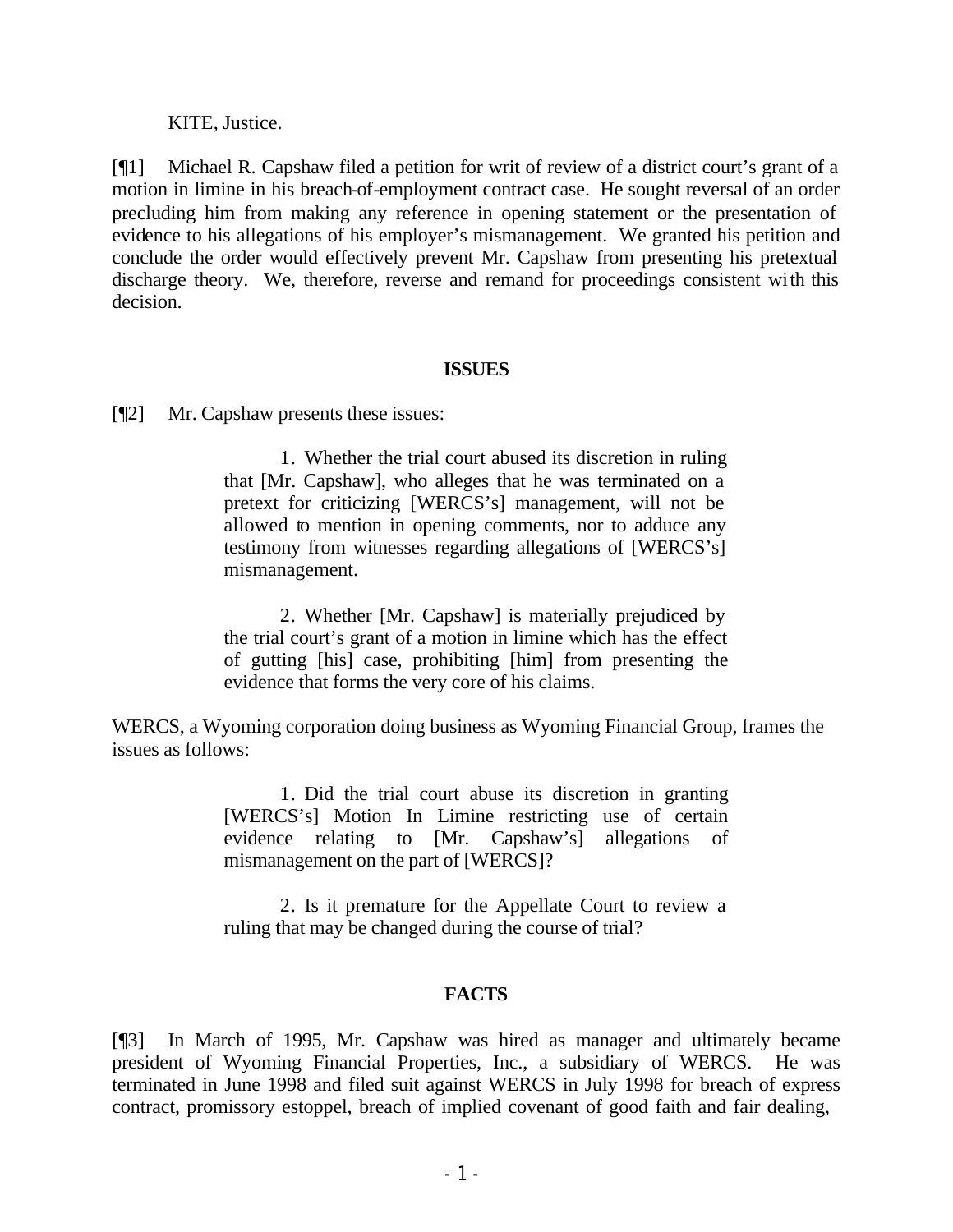retaliatory discharge in violation of public policy, and "wasting of corporate assets." Mr. Capshaw contended he was employed as a contract employee dischargeable only for cause, the reasons cited for termination were a pretext, and WERCS's true motivation was to remove him due to his negative comments regarding management. In discovery responses, WERCS asserted Mr. Capshaw was discharged for many reasons including that he had engaged in a campaign intended to disparage management. WERCS counterclaimed and, as is relevant to this review, in its fifth claim for relief stated in part:

> 26. [Mr. Capshaw], without any reasonable basis in fact and with an intentional disregard for the truth, made a variety of statements concerning [WERCS], the management of [WERCS] and its personnel, including but not limited to, allegations (1) that [WERCS] was being mismanaged; paid exorbitant prices to acquire properties; paid for remodeling homes of corporate officers and family members of corporate officers; put members of officers' families on the payroll at exorbitant salaries; and was going broke and had excessive debt; (2) that the stock of [WERCS] was worthless; and (3) that a corporate officer was "stealing" from [WERCS]. All of the statements referred to in the preceding sentence were made by [Mr. Capshaw] to other employees of [WERCS], to [WERCS's] accountants, and to shareholders of [WERCS]. Further, said statements were false, and Mr. Capshaw knew or should have known that such statements were false and were likely to damage [WERCS] with respect to recruiting employees, purchasing properties, attracting investors, and generally conducting its business affairs.

> 27. During the period of time that [Mr. Capshaw] was intentionally engaging in a campaign of making false, disparaging, libelous, and slanderous statements about [WERCS], [WERCS] was unable to consummate a transaction for the acquisition of two insurance agencies, became involved in a series of lawsuits by disgruntled employees, lost contracts for property management, and otherwise suffered damages all, upon information and belief, as the result of [Mr. Capshaw's] actions.

> 28. [WERCS] is entitled to recover damages for lost opportunities, lost profits and other damages arising from [Mr. Capshaw's] misconduct.

In discovery responses, WERCS stated multiple reasons for Mr. Capshaw's termination including: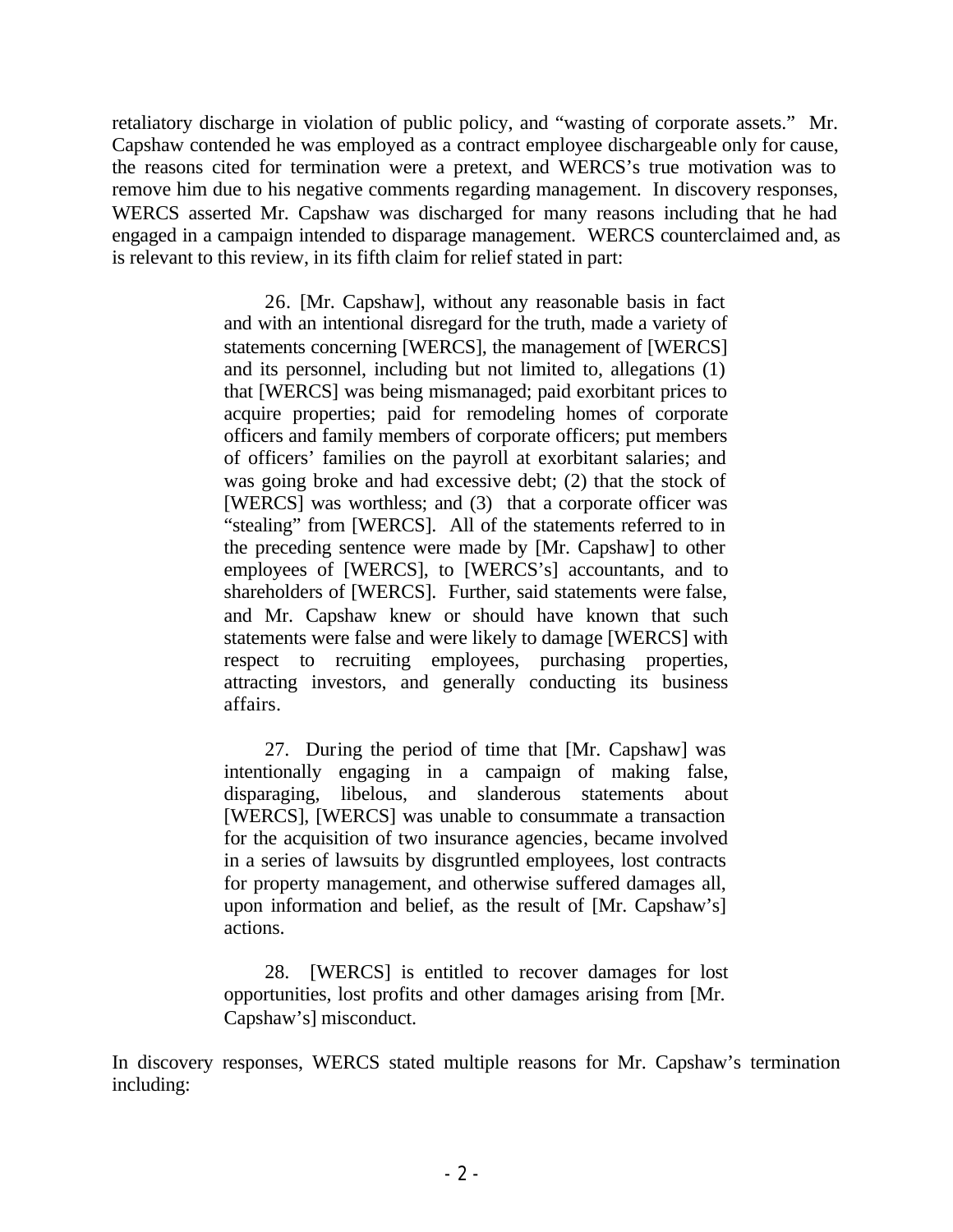(1) [Mr. Capshaw] was an employee at will of [WERCS], subject to termination with or without cause or notice at any time.

. . . .

. . .

(4) During his employment, [Mr. Capshaw] was actively engaged in a campaign to discredit [WERCS] and [WERCS's] management including, but not limited to, accusing corporate officers of mismanagement and theft.

WERCS filed a motion for summary judgment, which was granted in part, and the remaining claims of breach of contract and promissory estoppel and the counterclaim were scheduled for jury trial on October 23,  $2000<sup>1</sup>$ 

[¶4] On October 20, 2000, the Friday before the Monday trial date, WERCS filed a motion in limine requesting, in part, the court exclude evidence related to the mismanagement allegations. It contended those allegations were relevant only to the dismissed claims–breach of implied covenant of good faith and fair dealing and retaliatory discharge in violation of public policy. The district court heard the motion on the day trial was scheduled to begin, outside the hearing of the jury but prior to opening statements. It granted Mr. Capshaw's request to continue the hearing to the following morning in order to receive additional briefing and argument. Subsequent to these proceedings, an order was entered over Mr. Capshaw's written objections, which provided in relevant part:

> [WERCS's] motions to preclude reference in opening comments and preclude evidence on such topics are hereby granted and [Mr. Capshaw] is prevented from mentioning in opening comments, and is prevented from adducing testimony from witnesses any reference to:

> 3. Allegations of mismanagement of the Defendant WERCS: ...

Mr. Capshaw filed a petition for writ of review pursuant to W.R.A.P. 13 from this portion of the order. This court granted the petition.

 $1$  Mr. Capshaw withdrew his claim for "wasting of corporate assets" during oral arguments on the summary judgment motion.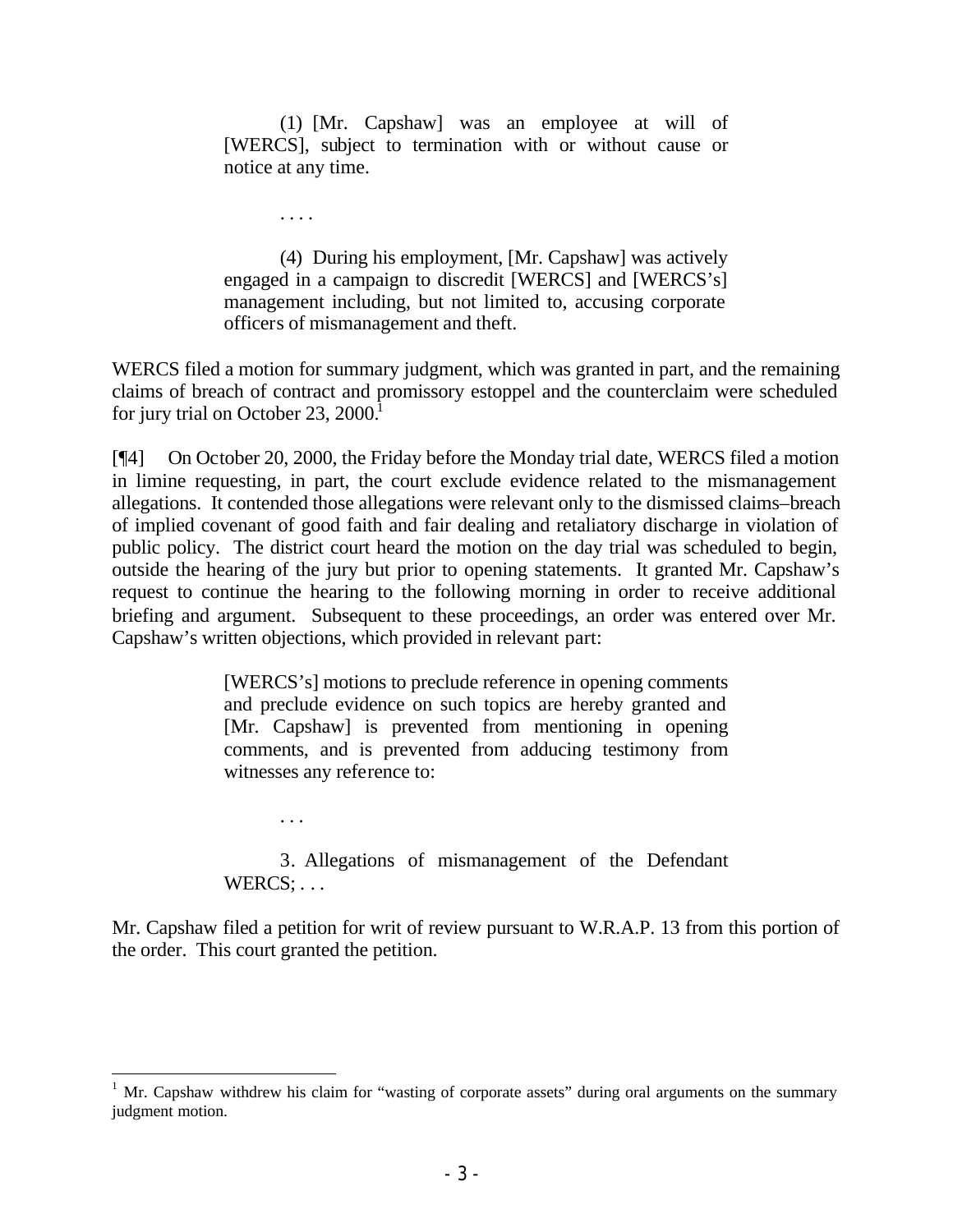#### **STANDARD OF REVIEW**

[¶5] The standard of review for evidentiary determinations has been often cited:

The admission of evidence is left to the sound discretion of the trial court. The trial court may exclude inadmissible evidence upon a motion in limine. Rule 402, W.R.E., provides in pertinent part that, "[E]vidence .. . which is not relevant is not admissible." Rule 401, W.R.E., defines "relevant evidence" as follows:

> "Relevant evidence" means evidence having any tendency to make the existence of any fact that is of consequence to the determination of the action more probable or less probable than it would be without the evidence.

*Lindsey v. State*, 725 P.2d 649, 654 (Wyo. 1986) (citations omitted); *see also Robinson v. State*, 11 P.3d 361, 367 (Wyo. 2000), *cert. denied,* 121 S. Ct. 1620 (2001); *Duran v. State*, 990 P.2d 1005, 1011 (Wyo. 1999); *Solis v. State*, 981 P.2d 34, 36 (Wyo. 1999); *Betts v. Crawford,* 965 P.2d 680, 685 (Wyo. 1998); *Brown v. Michael Pryor, M.D., P.C*., 954 P.2d 1349, 1350 (Wyo. 1998); *Wilder v. Cody Country Chamber of Commerce*, 933 P.2d 1098, 1107 (Wyo. 1997); *Tennant v. State*, 786 P.2d 339, 342 (Wyo. 1990).

[¶6] We have noted our "core inquiry"

must reach "the question of reasonableness of the choice made by the trial court." *Vaughn v. State*, 962 P.2d 149, 151 (Wyo. 1998). "Judicial discretion is a composite of many things, among which are conclusions drawn from objective criteria; it means a sound judgment exercised with regard to what is right under the circumstances and without doing so arbitrarily or capriciously." *Id*. (quoting *Byerly v. Madsen*, 41 Wash.App. 495, 704 P.2d 1236, 1238 (1985)); *Basolo*, 907 P.2d [348,] 353 [(Wyo. 1995)]. We must ask ourselves whether the district court could reasonably conclude as it did and whether any facet of its ruling was arbitrary or capricious.

*Carlton v. Carlton*, 997 P.2d 1028, 1031 (Wyo. 2000).

*Young v. HAC, LLC*, 2001 WY 50, ¶6, 24 P.3d 1142, ¶6 (Wyo. 2001).

#### **DISCUSSION**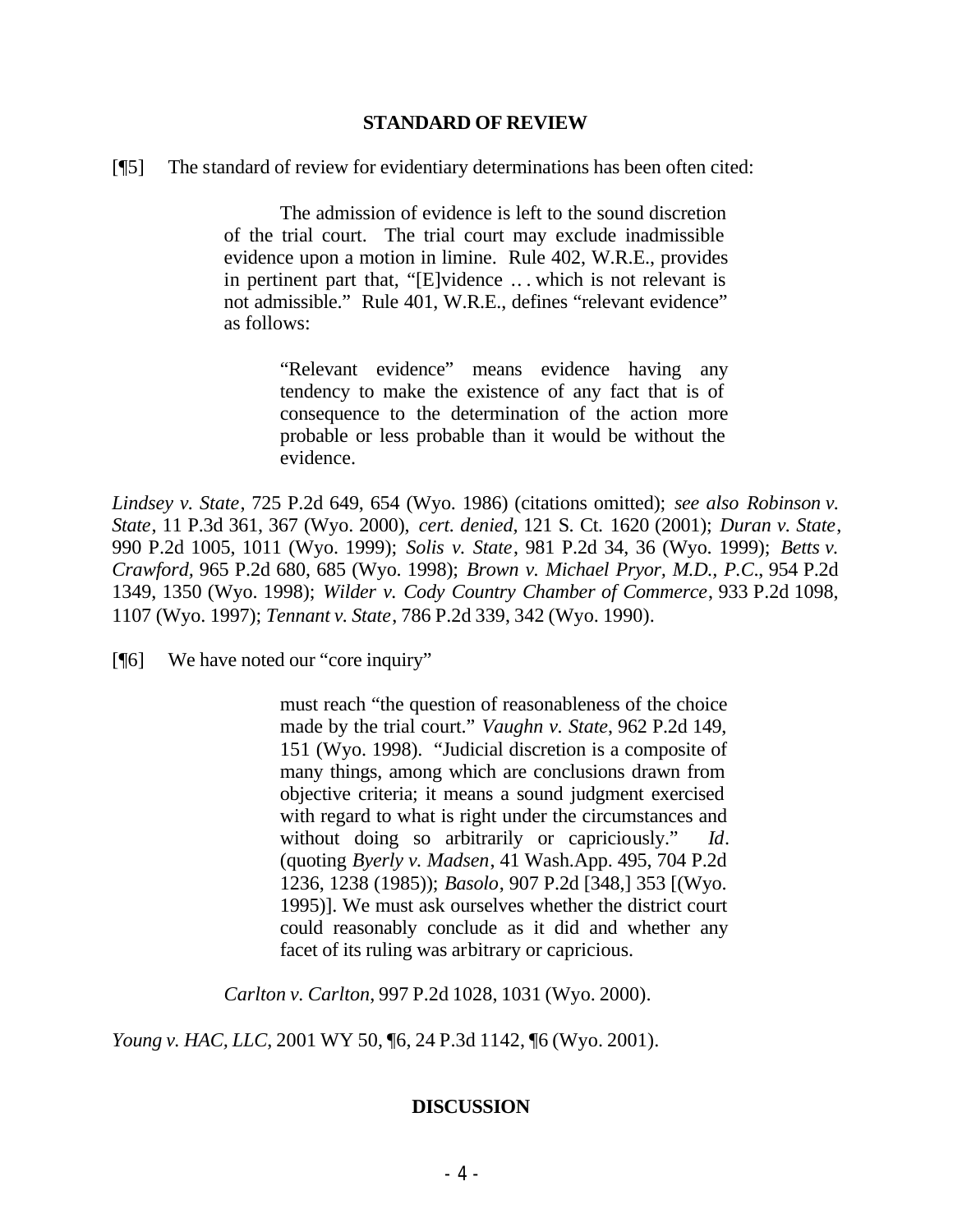[¶7] Mr. Capshaw asserts the order granting the motion in limine prevents him from litigating his theory of the case. He claims that he was dischargeable only for cause and the pretextual termination reasons cited did not satisfy the good cause standard. WERCS's counterclaim also put Mr. Capshaw's alleged campaign of disparaging management at issue and from the certified record does not appear to have been withdrawn or dismissed.

[¶8] Relying on comments by the judge during the motion hearing, WERCS maintains the order was not conclusive and could have been expanded during the course of trial. This is an interesting argument as WERCS prepared the order and chose unconditional language to implement the district court's oral ruling. The order specifically provided: "[Mr. Capshaw] is prevented from mentioning in opening comments, and is prevented from adducing testimony from witnesses any reference to ... [a]llegations of mismanagement of . . . WERCS." This order language is definitive and unqualified in any manner which might suggest a more flexible application during trial.

[¶9] Now WERCS appears to contend the order does not really mean what it plainly states. This could be construed as an admission by WERCS that it failed to provide the court with a proposed order which accurately reflected its oral ruling. Nevertheless, the order was entered. "[I]n the . . . case of *McAteer v. Stewart*, Wyo., 696 P.2d 72 (1985), we held that a court's signed written order takes precedence over a prior oral order." *Wheatland Cold Storage and Meat Processing, Inc. v. Wilkins*, 705 P.2d 316, 319 (Wyo. 1985); *see also Weisbrod v. Ely*, 767 P.2d 171, 177 (Wyo. 1989). Despite indications in the transcripts that some evidence might have been allowed in during trial, Mr. Capshaw was barred from presenting his theory and defenses in opening statement and was given every indication that no such evidence would be allowed.

[¶10] The order effectively prohibits Mr. Capshaw from presenting his theory of the case to the jury. The record is clear that Mr. Capshaw was openly critical of WERCS's management, and he contends he was fired to silence that criticism. In essence, the employer agrees Mr. Capshaw was fired for his criticism characterizing it as "discrediting management." Mr. Capshaw clearly has the right to argue and attempt to persuade the jury that his criticism of management was in good faith and his discharge was in violation of his contract requiring good cause for termination. The only way he can succeed at trial is to convince the jury he had good reason for his criticism of management and problems did exist. "A party should be allowed an appropriate opportunity to present and develop that evidence relevant to that party's theory of the case." *Stauffer Chemical Company v. Curry,* 778 P.2d 1083, 1098 (Wyo. 1989).

> Where the employer alleges that the employee was discharged for one reason ... and the employee presents evidence that he was really discharged for another reason . . . the question also is one of fact for the jury. *The jury is always permitted to determine the employer's true reason for*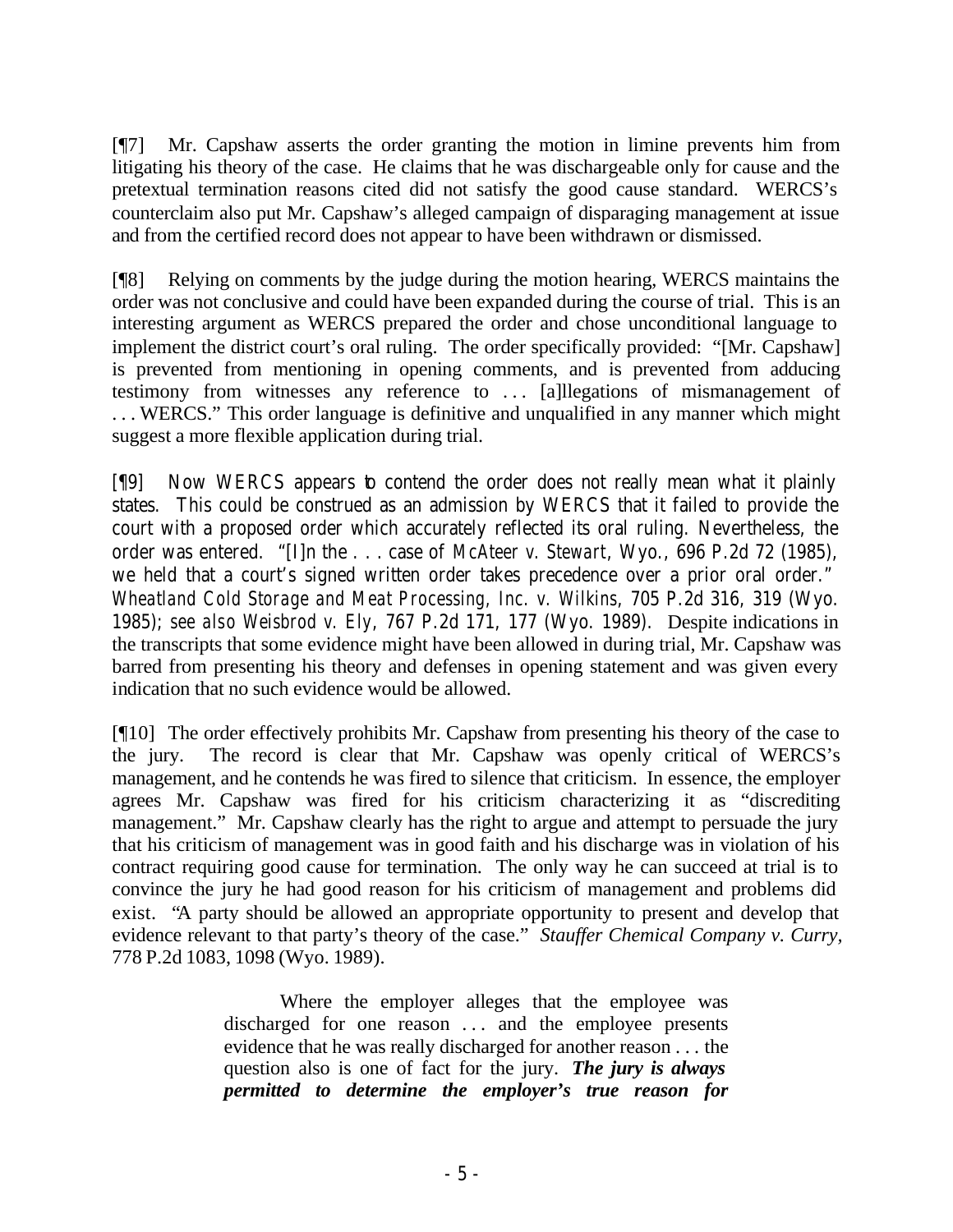### *discharging the employee.*

*Toussaint v. Blue Cross & Blue Shield of Michigan*, 292 N.W.2d 880, 896 (Mich. 1980) (emphasis added & footnote omitted); *see also Worley v. Wyoming Bottling Company, Inc*., 1 P.3d 615, 623 (Wyo. 2000) ("Whether an employee has been terminated for cause is generally a question of fact and, thus, summary judgment is premature under these disputed facts.") The only way for Mr. Capshaw to refute his employer's claim he was unjustifiably "discrediting management" is to prove he had sufficient reason for his criticism. The verdict will be all but preordained if Mr. Capshaw is prevented from presenting evidence that the reasons given by his employer for his firing were only pretext. W.R.E. 401. This inevitable result leads us to the conclusion the district court abused its discretion in issuing the order granting the motion in limine and, therefore, the order must be reversed.

[¶11] In addition, the precise language of the order granting the motion in limine appears to limit only Mr. Capshaw's presentation of his theory of pretextual discharge with no corollary effect on WERCS. Therefore, it has the unfortunate potential to permit WERCS to raise the mismanagement issue in its opening and evidentiary presentation in support of its counterclaim while restraining Mr. Capshaw from responding in kind. This circumstance alone raises concerns the order is arbitrary, capricious, and, hence, an abuse of discretion.

[¶12] The hearing transcript reveals the district court was legitimately concerned with the potential for the trial to become unduly focused on the efficacy of the employer's management of the business. We are not saying the court must allow any and all evidence the parties offer on the subject of mismanagement, but it must allow sufficient, admissible evidence to permit them to argue to the jury that Mr. Capshaw either did or did not have a good faith basis to criticize management. Ultimately, the judge has discretion to control the amount of evidence and the resulting length of the trial. *Hall v. Hall*, 708 P.2d 416, 421 (Wyo. 1985).

> The trial court retains considerable latitude even with admittedly relevant testimony in rejecting evidence which is cumulative or in requiring that evidence be brought to the jury's attention in a manner least likely to cause confusion. However, the litigant "is entitled to an opportunity to adduce relevant, competent evidence bearing on the issues to be tried." *Hamling v. United States,* 418 U.S. 87, 125, 94 S.Ct. 2887, 2911-12, 41 L.Ed.2d 590, reh'g denied 419 U.S. 885, 95 S.Ct. 157, 42 L.Ed.2d 129 (1974). . . . M. Graham, Handbook of Federal Evidence § 403.1 at 179 (2d ed. 1986).

*Kobos By and Through Kobos v. Everts*, 768 P.2d 534, 546 (Wyo. 1989); *see also Winterholler v. Zolessi*, 989 P.2d 621, 629 (Wyo. 1999).

[¶13] Moreover, the multiple, complex questions presented by an employment termination case can be and have been managed in the past through proper jury instructions. *See*